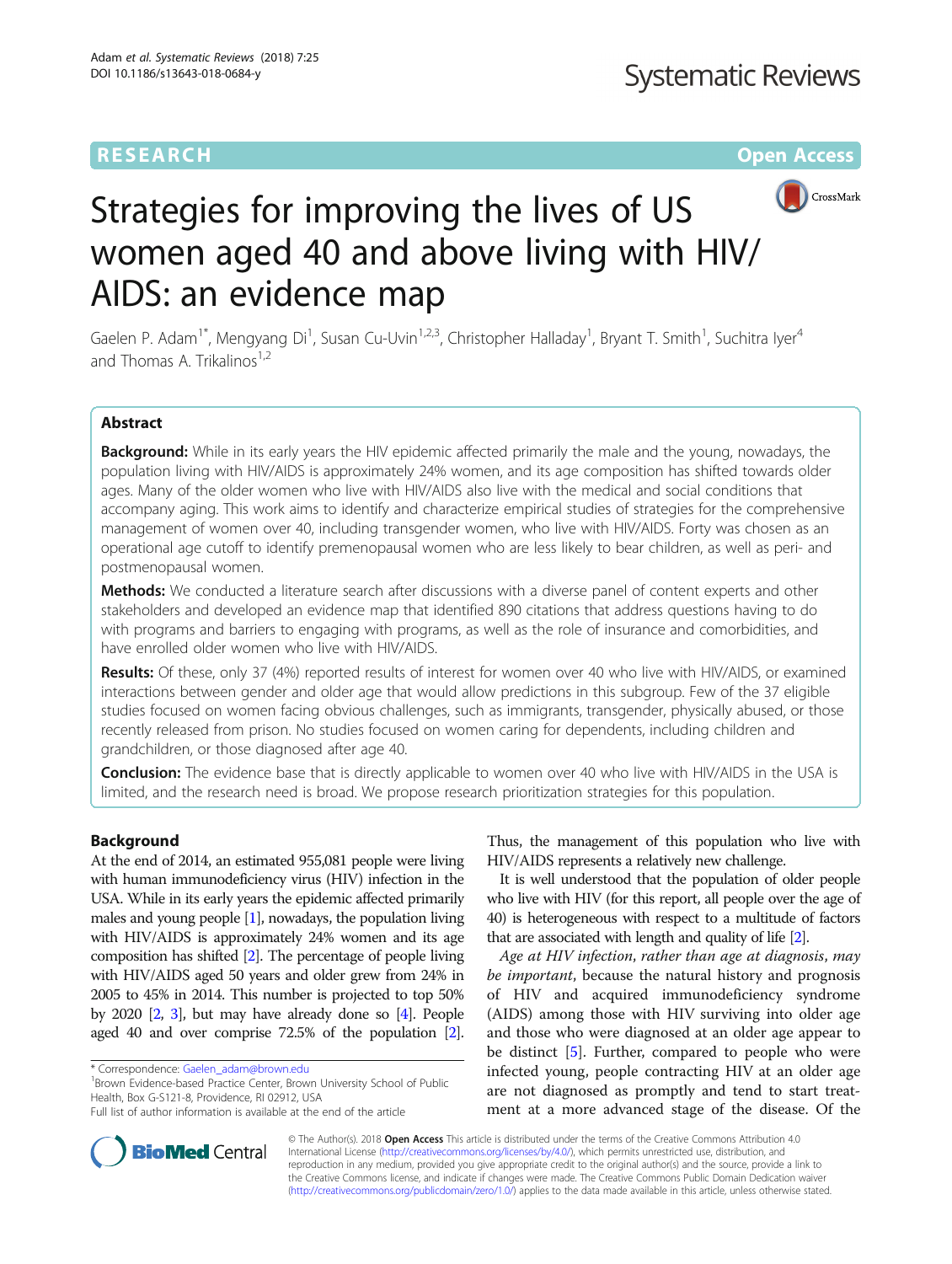428,724 people aged 50 and above living with AIDS at the end 2014, only 1.6% were diagnosed at age 50 and above; for those age 40 and above, the percentage was 1.9.

Aging with HIV infection presents special challenges for preventing and managing comorbid conditions. Older women with HIV/AIDS may have an increased risk for cardiovascular disease, osteoporosis, and certain cancers than their uninfected counterparts  $[6-9]$  $[6-9]$  $[6-9]$  $[6-9]$ . According to a 2013 study by the CDC, the most common conditions among women infected with HIV were viral hepatitis B or C coinfection (29.0%) or were related to cardiovascular disease or metabolic syndrome, including dyslipidemia (67.3%), hypertension (57.4%), obesity (31.7%), and low high-density lipoprotein cholesterol (27.3%). They also noted that 73.7% of women across races and ethnicities had more than one comorbidity [[10](#page-8-0)]. HIV-positive antiretroviral-treated older women who achieve viral suppression are in a generalized status of immune activation and therefore may be at an increased risk of ageassociated end-organ diseases compared to uninfected age-matched controls [\[11](#page-8-0)]. Polypharmacy is another common concern [\[12](#page-8-0), [13](#page-8-0)].

Women over 40 living with HIV/AIDS also face issues related to the interaction between reproductive hormones, HIV/AIDS, and antiretroviral treatments. Some women may still have childbearing potential and will have unique contraceptive or fertility needs [[14,](#page-8-0) [15](#page-8-0)], and there have been inconsistent reports regarding HIV and menopause [[16](#page-8-0)–[19](#page-8-0)].

Older women with HIV face challenges related to mood and psychosocial wellbeing. Compared to older women without HIV, older women with HIV infection are more likely to be depressed and lonely [[20](#page-8-0), [21\]](#page-8-0), and many are burdened with taking care of elderly parents or grandchildren [[22](#page-8-0)]. Stigmatization can also contribute to depression and worry and may prevent women from disclosing their HIV status or from seeking care [[23\]](#page-8-0).

African American/Black women are disproportionally affected by HIV, compared to women of other race/ethnicities. An estimated 61% of women who were living with HIV/ AIDS in 2014 were African American [\[2](#page-8-0)]. Race is often a marker of socioeconomic and demographic factors related to health inequities, which may have a bearing on the comprehensive management of women living with HIV/AIDS. HIV rates are also highest among women living in areas where more than 21% of residents were below the federal poverty level [\[2\]](#page-8-0).

Special consideration should be given to women who identify as lesbian, bisexual, or transgender (assigned male sex at birth but identify as women). For women who identify as lesbian, HIV infection may be diagnosed belatedly, and transgender women are a vulnerable subgroup for a number of medical and social reasons [[24](#page-8-0)–[29](#page-8-0)].

Ideally, the care of older women living with HIV/AIDS should support patient-centered approaches to managing HIV and comorbidities; incorporate patient goals, including quality of life issues; and integrate biomedical, behavioral, and social interventions [[13,](#page-8-0) [30](#page-8-0), [31](#page-8-0)]. Because people with HIV/AIDS may have an accelerated aging process and often suffer from multiple comorbidities, a geriatrics approach may be appropriate, even for those who are not chronologically geriatric [[30,](#page-8-0) [31\]](#page-8-0).

However, the current system of care in the USA does not support a comprehensive model that can provide a tailored approach for older women living with HIV/ AIDS. This paper comprises an evidence map of the published literature on questions pertinent to older women, aged 40 and above, who live with HIV/AIDS to serve as a compendium of the evidence base (enabling further systematic study of specific questions) that can be used to identify and prioritize gaps in the evidence, without recording what the findings were or assessing risk of bias and the strength of the evidence (which was infeasible given the scope and heterogeneity of interventions and outcomes).

# **Methods**

The protocol for this project was not registered with PROSPERO, but was posted prospectively on the Agency for Healthcare Research and Quality (AHRQ) Web site ([https://effectivehealthcare.ahrq.gov/topics/women-hiv/](https://effectivehealthcare.ahrq.gov/topics/women-hiv/research-protocol) [research-protocol/](https://effectivehealthcare.ahrq.gov/topics/women-hiv/research-protocol)).

# Key informants

We assembled a panel of eight Key Informants that included experts in the care of HIV patients, nationally recognized researchers, policy makers, state government (Department of Health) officials, and nationally recognized advocates for women who live with HIV/AIDS to share their perspective on the issues that the guiding questions address. Based on these discussions, we refined study eligibility criteria and data extraction items for the evidence map of empirical studies that apply to women over 40 who live with HIV/AIDS. We grouped the studies into three areas of interest: (Area 1) studies that measure the impact of or describe barriers to engaging with existing resources; (Area 2) studies that measure the impact of insurance coverage on outcomes related to engaging with a program or accessing care; and (Area 3) studies that assess the performance of diagnostics for co-occurring disease or assess the effects of treating co-occurring diseases or risk factors.

# Eligibility criteria

Eligible studies reported results stratified by age and included at least 75% of the participants were women 40 years and older who live with HIV, an operational age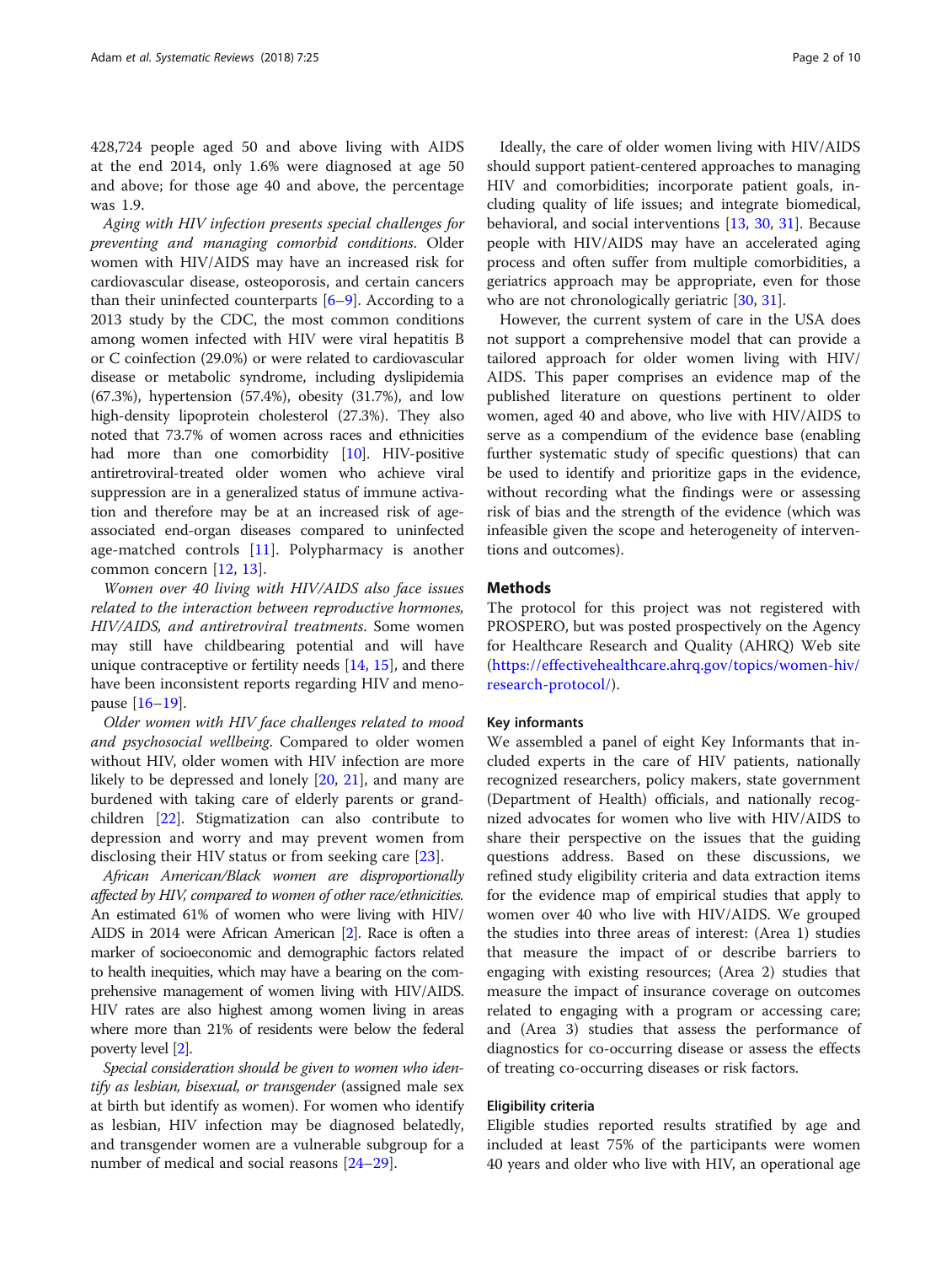cutoff to identify premenopausal women who are less likely to bear children, and peri- and postmenopausal women. All patient-level and system-level outcomes were eligible. Eligible services provided medical, behavioral, or social support or were programs that bundled several such services.

All study designs were eligible, including qualitative studies, which informed on barriers to accessing care. We excluded studies that analyzed fewer than 10 women who are older than 40 and live with HIV/AIDS, because they were unlikely to yield precise or broadly applicable conclusions. We also excluded studies completed longer than 10 years ago, because older empirical data are less likely to be relevant to today's setting. Because the main focus of the evidence map is to inform about the US setting, we did not include studies conducted exclusively in other countries. Finally, we excluded studies not reporting empirical data.

#### Literature identification and data abstraction

A medical librarian designed and implemented searches in PubMed, PsycINFO, CINAHL, and SocINDEX for terms related to HIV or AIDS, crossed with terms on interventions, policies, services, or programs. We limited the search to English language reports published after January 01, 2005, having at least one author with a US affiliation. The search was last run on February 10, 2016, and is reported in full in Additional file [1:](#page-7-0) Appendix 1 in the full report of the project [\[32\]](#page-8-0). After a pilot phase to ensure that the eligibility criteria was being correctly and uniformly applied, abstracts were single-screened by a human reviewer and double-checked against the predictions of the machine learning algorithms implemented in Abstrackr [[33](#page-8-0)]. All potentially eligible citations were retrieved and screened in full text for eligibility. For these papers, we recorded reasons for exclusion. For papers on studies that were excluded only because they did not report subgroup-specific information or pertinent interaction analyses, we recorded the area of interest the paper fell into.

All data were extracted in a predefined electronic form by a single investigator. The form recorded bibliographic information; demographic details for women over 40 where available, and for all women in the study where not; along with details about the programs, barriers, insurance impact, and comorbidities. Due to the nature of the project, we did not extract results, nor did we make strength of evidence assessments for individual studies or for the whole evidence base.

#### Results

We screened 9054 unique abstracts for eligibility, of which 1763 were selected for full text review. In the end, 32, 7, and 8 papers were eligible for the three areas of interest,

respectively (Fig. 1). Of the citations that were excluded in full text review, 854 were excluded because they did not provide information on strata of women who live with HIV/AIDS and are at least 40 years old or did not analyze interactions between gender and older age. Details on these studies are available in Additional file [1:](#page-7-0) Appendix B.

# Area 1: studies measuring the impact of strategies for engaging resources or describing barriers to accessing resources

Thirty-two papers were eligible in Area 1; 16 quantified the impact of strategies for engaging resources, and 18 were about barriers to accessing resources (one paper was about both). Additional file [1:](#page-7-0) Appendix B, Table S1 summarizes the characteristics of the women enrolled in these studies. Most studies were conducted in urban centers, though a few focused on rural populations or examined differences between rural and urban populations. Studies included an average of 70 women (nine included more than 200 women). Mean ages ranged between 36 and 57 years, and no study provided results in the elderly. No study reported the women's menopausal status or the age at which they were diagnosed with HIV.

Among the 28 studies that reported information on the race/ethnicity of participants, the median proportion of African American, Latino/Hispanic, and White women was 78, 15, and 14%, respectively. Three studies enrolled a small proportion of Native American women,



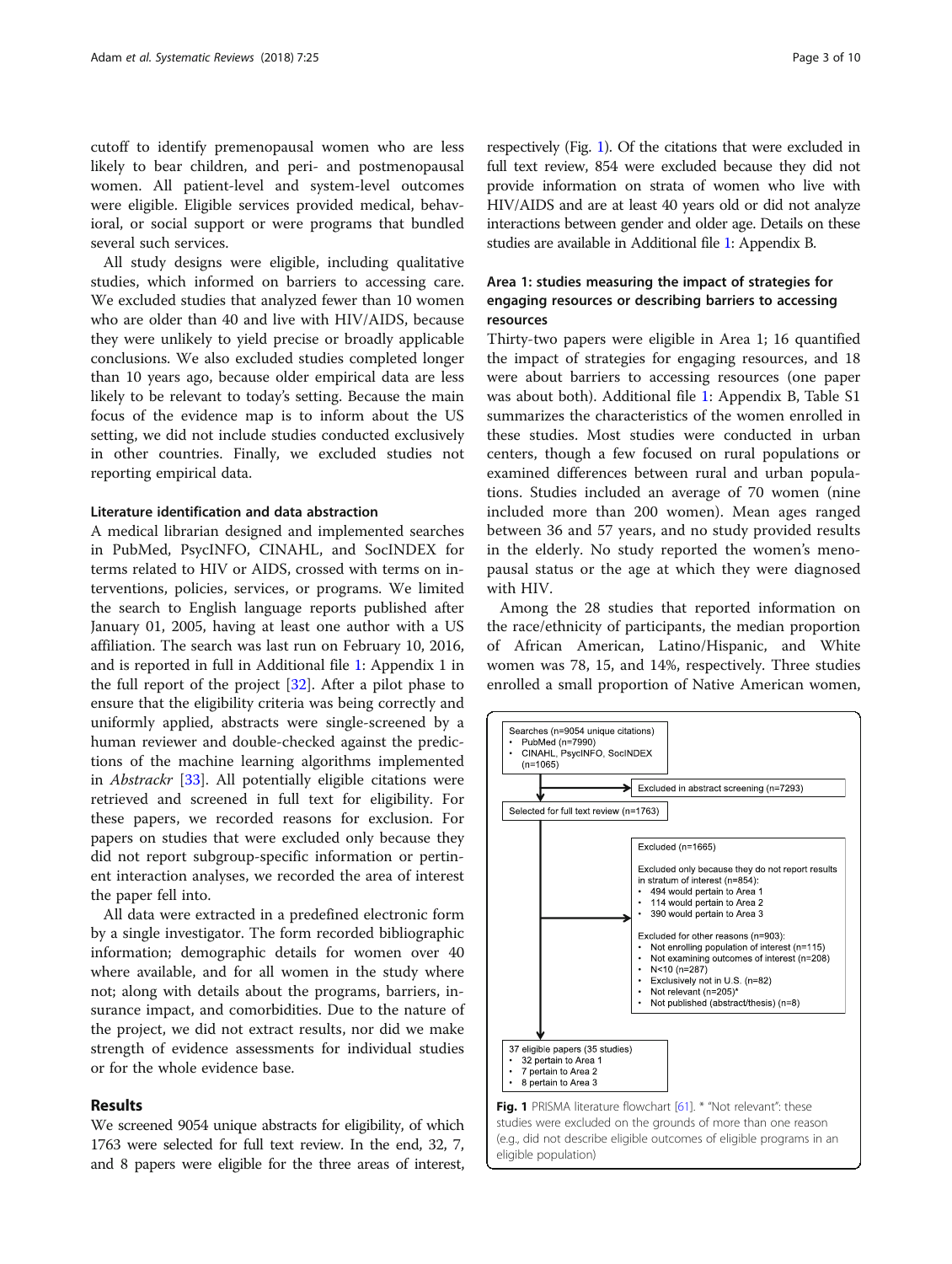and one included Pacific Islander women. No study enrolled Asian women.

On average, 20% of women reported having a spouse or partner, 58% perceived having adequate social support, and 31% cared for a dependent, but such information was provided in less than a third of the studies. Among studies listing such information, the average proportion of women who had annual income less than approximately \$10,000 were unemployed, had not finished high school, used illegal substances, or faced mental health challenges ranged between 31 and 75%. Only one or two studies reported on the proportion of women who were undocumented immigrants (one study), experienced violence (two studies), or had a history of incarceration (one study).

Cumulative data from seven studies reported that a median of 73% of women had some form of public insurance (Medicare or Medicaid), 15% had private insurance, and 27% had no insurance. However, this may have changed or be changing as the Affordable Care Act is implemented.

Finally, the vast majority of studies did not explicitly report information on sex of women's sexual partners or gender self-identification. No study reported the proportion of women who have more than one concurrent sexual partner, four studies included women who were identified in the study as lesbian or bisexual (ranging from 6.6 to 33% of the study population), and one study enrolled only transgender women.

# Studies measuring the impact of strategies for engaging resources

Sixteen papers on 13 unique studies measured the impact of engaging with various services or with programs bundling several services. Eight RCTs (described in 10 papers) randomized between 30 and 184 participants to receive a specific program or an alternative (no program or a different program). An additional six studies qualitatively assessed the impact of engaging with programs. Three were based on interviews of 15 to 21 participants [[34](#page-8-0)–[36\]](#page-8-0), a fourth examined a cohort of 364 participants in a stress-management intervention [[37](#page-9-0)], and two examined programs aimed at reducing substance use in 46 and 76 participants, respectively [\[38,](#page-9-0) [39\]](#page-9-0). Details of all programs and measured outcomes are listed in Table [1.](#page-4-0)

# Studies of barriers to accessing resources

Eighteen observational studies evaluated barriers to care in populations ranging from 17 to 1701 women. Almost all of the barriers studied involved engaging or retention in HIV care, though three studies exclusively assessed outcomes not related to HIV, including cancer screening (one study), accessing program services online (one study), and using the internet (one study) (Table [2\)](#page-5-0). Of the 14 studies that evaluated barriers to accessing care or retention in care, the barriers were sociodemographic in 12, cultural in 6, psychosocial in 11, having to do with experience with incarceration in 1, having to do with medical history in 12, and having to do with mental history in 6. Two studies reported on barriers to cancer screening that were sociodemographic, psychosocial, and medical in nature  $[40, 41]$  $[40, 41]$  $[40, 41]$  $[40, 41]$ , and a third evaluated barriers to adherence to treatment in the context of a pharmacy program that were psychosocial and medical [[35\]](#page-8-0). Two studies, both by Blackstock et al., evaluated barriers having to do with using the Internet, either in general or to access social support. These studies identified barriers from nearly every aspect (sociodemographic, cultural, psychosocial, medical history, and mental history) [\[42](#page-9-0), [43\]](#page-9-0), which may inform the design of Web-based programs, as well as strategies to enhance their uptake and use.

The most commonly cited system- or provider-level factors were lack of transportation and logistical challenges, including navigating, wait times, clinic hours, insurancerelated bureaucracy (six studies), and relationship with the provider (four studies).

## Area 2: studies measuring the effect of insurance

Seven eligible papers evaluated the overall effect of insurance coverage levels on outcomes related to engaging with a program or accessing care. Six of these are included among the studies of barriers described in the previous section. Full details for the population are in Additional file [1:](#page-7-0) Appendix B, Table S2. Of these, six studies reported the impact of different insurance coverage on engagement with or retention in care, satisfaction with care, antiretroviral adherence, and Internet use. The seventh study evaluated the association between insurance coverage and successful management of major depressive disorder [\[44](#page-9-0)].

In no study did more than 18% of the women have private insurance. Where it was reported, between 60 and 100% of women had public insurance and between 7 and 35% had no insurance. In all studies, insurance coverage was one of several factors in a regression model for engaging with or accessing care. Although we did not perform risk of bias assessments, we deem it unlikely that such analyses can yield good estimates of the causal effect of insurance on outcomes. These studies were not designed to estimate the causal effect of insurance, and each study considered and controlled for different variables.

# Area 3: studies on the diagnosis or management of comorbidity, or on predictive models

Eight papers (seven studies), with sample sizes between 46 and 1234 participants, were deemed eligible. Full details for the population are in Additional file [1:](#page-7-0) Appendix B, Table S3. No study informed on diagnosis or screening for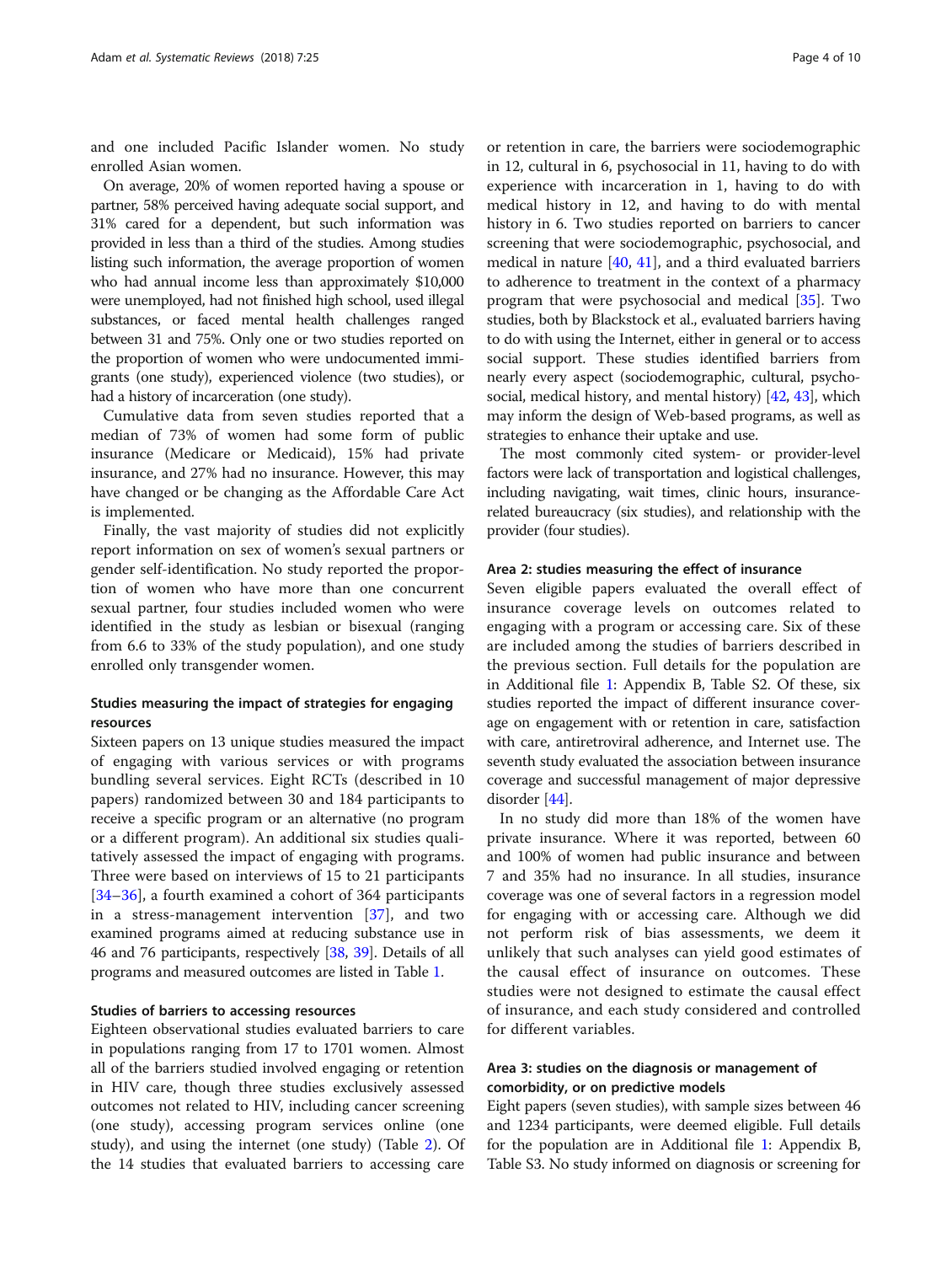| Table 1 Characteristics of studies of strategies to promote women's engagement with resources | d<br>$\ddot{\phantom{a}}$ |
|-----------------------------------------------------------------------------------------------|---------------------------|
|                                                                                               |                           |
|                                                                                               |                           |
|                                                                                               |                           |
|                                                                                               |                           |
|                                                                                               |                           |
|                                                                                               |                           |
|                                                                                               |                           |

| Author (year), state                                                     |               | Mean age Intervention or comparison                                                            | Intervention objective                                                                                                | component<br>Medical     | Psychosocial<br>component | component                | component                | component                | Case management Health education STD prevention Outcomes measured                                                                                  |
|--------------------------------------------------------------------------|---------------|------------------------------------------------------------------------------------------------|-----------------------------------------------------------------------------------------------------------------------|--------------------------|---------------------------|--------------------------|--------------------------|--------------------------|----------------------------------------------------------------------------------------------------------------------------------------------------|
| Randomized controlled trials                                             |               |                                                                                                |                                                                                                                       |                          |                           |                          |                          |                          |                                                                                                                                                    |
| Abel (2006), Texas [62]                                                  | $\ddot{4}$    | Writing intervention                                                                           | Reducing perceived HIV stigma                                                                                         | $\frac{1}{2}$            | Yes                       | $\frac{1}{2}$            | $\frac{1}{2}$            | $\frac{1}{2}$            | Perceived HIV stigma                                                                                                                               |
| Chander (2015),<br>Maryland [49]                                         | 4             | Brief alcohol intervention                                                                     | Reducing drinking; reducing risky<br>sexual behavior                                                                  | š                        | Yes                       | $\frac{1}{2}$            | Yes                      | Yes                      | Alcohol consumption, sexual behavior,<br><b>HIV</b> outcomes                                                                                       |
| Echenique (2013),<br>Florida [63]                                        | $\gtrapprox$  | Project ROADMAP, Reeducating<br>Older Adults in Maintaining AIDS<br>Prevention                 | Reducing risky sexual behavior                                                                                        | ş                        | Yes                       | $\stackrel{\circ}{\geq}$ | Yes                      | Yes                      | Sexual risk behavior/HIV knowledge                                                                                                                 |
| Feaster (2010),<br>Florida [64] <sup>a</sup>                             | 36            | Structural Ecosystems Therapy<br>vs usual care                                                 | Promote healthy family and social<br>relationships                                                                    | $\frac{1}{2}$            | Yes                       | $\stackrel{\circ}{\geq}$ | Yes                      | $\stackrel{\circ}{\geq}$ | Self-reported medication adherence                                                                                                                 |
| Feaster (2010),<br>Florida [46] <sup>a</sup>                             | 43            | Structural Ecosystems Therapy<br>vs usual care                                                 | Address relapse prevention and<br>medication adherence                                                                | $\frac{1}{2}$            | Yes                       | $\frac{1}{2}$            | Yes                      | $\geqq$                  | Self-reported substance abuse, medication<br>adherence                                                                                             |
| Mitrani (2012),<br>Florida [47] <sup>a</sup>                             | $43$          | Structural Ecosystems Therapy<br>vs usual care                                                 | Address relapse prevention and<br>medication adherence                                                                | $\stackrel{\circ}{\geq}$ | Yes                       | $\stackrel{\circ}{\geq}$ | Yes                      | $\stackrel{\circ}{\geq}$ | (Brief Symptom Inventory, self-reported illicit<br>Psychological Distress and Drug Abstinence<br>drug use)                                         |
| Pennsylvania [65]<br>Teti (2010),                                        | $\mathbb Q$   | educational information<br>Protect and Respect vs                                              | Decrease risky sexual practices                                                                                       | $\geqq$                  | Yes                       | $\stackrel{\circ}{\geq}$ | Yes                      | Yes                      | Self-reported disclosure of HIV status to<br>partners; condom use                                                                                  |
| El-Bassel (2011), Georgia,<br>California, New York,<br>Pennsylvania [66] | ž             | health promotion intervention<br>Risk reduction intervention vs                                | Influence behaviors linked to chronic<br>disease, including diet and exercise                                         | Yes                      | $\frac{1}{2}$             | $\stackrel{\circ}{\geq}$ | Yes                      | Yes                      | Mammography screening                                                                                                                              |
| Massachusetts [67]<br>DeMarco (2013),                                    | $\gtrapprox$  | Sistah Powah Structured Writing<br>Intervention vs attention control                           | behavioral self-help programs,<br>regular medical and HIV care,<br>Increased use of cognitive<br>psychosocial support | ž                        | Yes                       | ž                        | $\stackrel{\circ}{\geq}$ | $\frac{1}{2}$            | for comorbidities, needle care, lifestyle factors<br>Adherence to health care: keeping<br>appointments, risky sexual behavior, testing             |
| Manuel (2013)<br>California [68]                                         | $\frac{1}{2}$ | Motivational Interviewing<br>vs prescribed advice                                              | Smoking cessation                                                                                                     | Yes                      | Yes                       | $\stackrel{\circ}{\geq}$ | Yes                      | $\stackrel{\circ}{\geq}$ | Smoking intensity and cessation                                                                                                                    |
| Observational studies                                                    |               |                                                                                                |                                                                                                                       |                          |                           |                          |                          |                          |                                                                                                                                                    |
| Cocohoba (2013),<br>California [35]                                      | $\gtrapprox$  | Pharmacy intervention                                                                          | Promote ART adherence                                                                                                 | Yes                      | $\frac{1}{2}$             | Yes                      | Yes                      | $\frac{1}{2}$            | ART adherence                                                                                                                                      |
| Dutcher (2011),<br>USA [34]                                              | $\breve\Xi$   | Peer support                                                                                   | Social support                                                                                                        | $\stackrel{\circ}{\geq}$ | Yes                       | $\stackrel{\circ}{\geq}$ | Yes                      | Yes                      | Care adherence/housing status                                                                                                                      |
| Kupprat (2009),<br>New York [38]                                         | 47            | Social support substance use<br>and mental health services                                     | mental health services, case<br>Substance abuse treatment,<br>manager, support groups                                 | Yes                      | Yes                       | Yes                      | $\frac{1}{2}$            | $\frac{1}{2}$            | Attendance, reception of therapy                                                                                                                   |
| Proeschold-Bell (2016),<br>North Carolina [39]                           | 46.5          | Integrated Care from Social<br>Substance Use Treatment<br>Workers and HIV Medical<br>Providers | Substance use treatment                                                                                               | Yes                      | Yes                       | $\frac{1}{2}$            | Yes                      | $\frac{1}{2}$            | Alcohol/drug use                                                                                                                                   |
| Sullivan (2015),<br>North Carolina [36]                                  | 45            | Guide to Healing Program                                                                       | ink HIV infected people to care<br>⊐                                                                                  | ž                        | ž                         | Yes                      | Yes                      | ž                        | medication assistance, and community based<br>Self-reported ART adherence and medication<br>management; accessing resources, including<br>services |
| Weiss (2015), Florida,<br>New Jersey [37]<br>New York,                   | 45            | SMART/EST Women's Program                                                                      | Enhance quality of life                                                                                               | $\frac{1}{2}$            | Yes                       | ž                        | $\frac{1}{2}$            | ž                        | Depression, medication adherence                                                                                                                   |
| <sup>a</sup> These papers refer to the same study                        |               | SMART/EST Stress Management And Relaxation Training/Emotional Supportive Therapy               |                                                                                                                       |                          |                           |                          |                          |                          |                                                                                                                                                    |

<span id="page-4-0"></span>Adam et al. Systematic Reviews (2018) 7:25 Page 5 of 10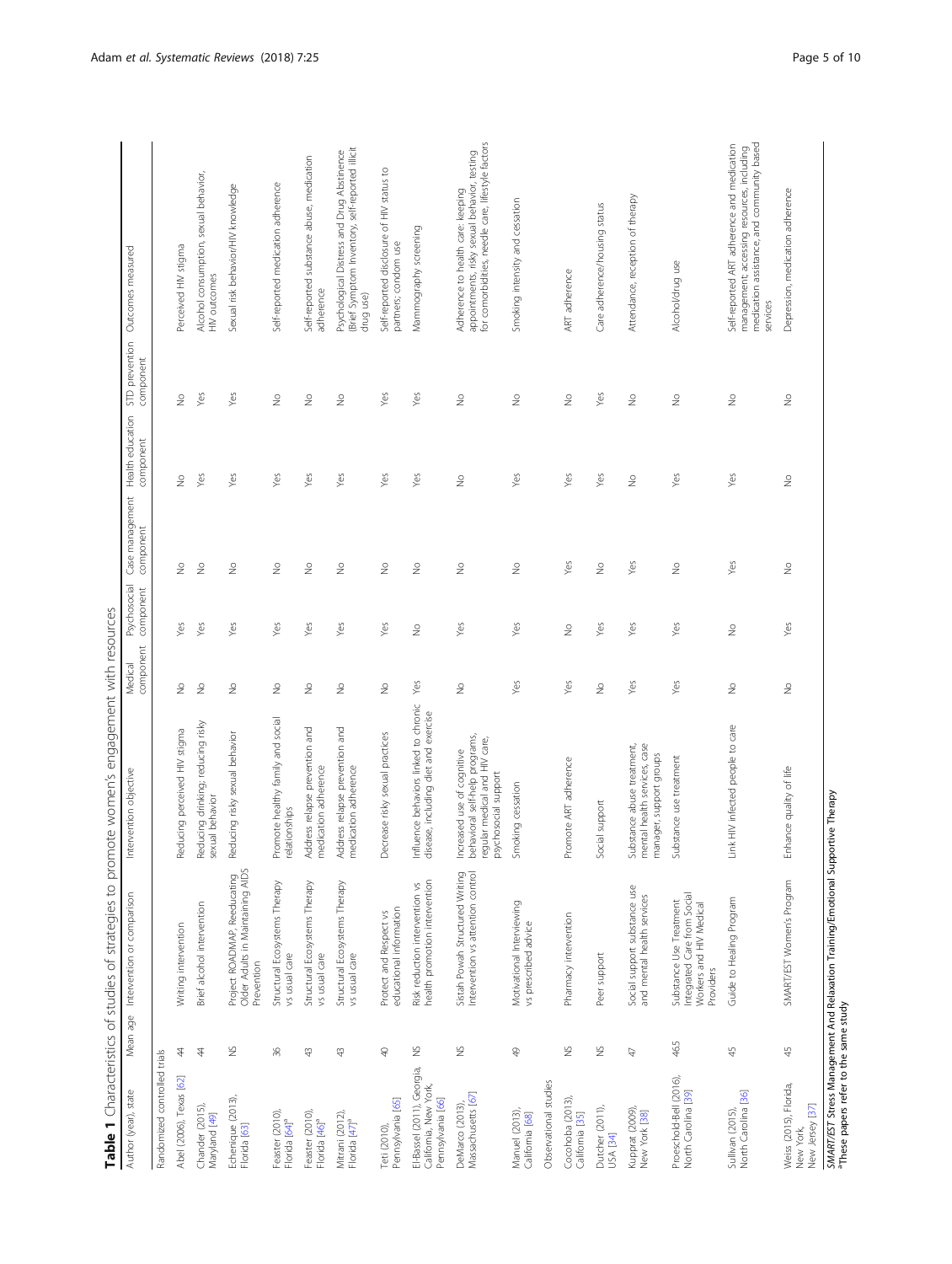<span id="page-5-0"></span>

|                                                       |                           | Table 2 Characteristics of studies of barriers to accessing resources |                                           |                                 |                          |                          |                            |                   |                          |                                                                                                                        |
|-------------------------------------------------------|---------------------------|-----------------------------------------------------------------------|-------------------------------------------|---------------------------------|--------------------------|--------------------------|----------------------------|-------------------|--------------------------|------------------------------------------------------------------------------------------------------------------------|
| Author (year)                                         | Mean                      | Study design (data                                                    | Barriers to.                              | Person-level modifiers examined |                          |                          |                            |                   |                          | System-level (including caregiver-related)                                                                             |
|                                                       | age                       | collection method)                                                    |                                           | Sociodemographic                | Cultural                 | Psychosocial             | incarceration<br>Exp. with | Medica<br>history | Mental<br>history        | modifiers examined                                                                                                     |
| Studies of barriers to accessing or remaining in care |                           |                                                                       |                                           |                                 |                          |                          |                            |                   |                          |                                                                                                                        |
| Burke-Miller (2006)<br>Multiple <sup>a</sup> [69]     | $\breve{}$                | Observational (interviews<br>and examinations)                        | Engaging in care                          | Yes                             | Yes                      | Yes                      | $\stackrel{\circ}{\geq}$   | Yes               | Yes                      | None                                                                                                                   |
| Blackstock (2015)<br>Multiple <sup>b</sup> [53]       | $\varphi$                 | Observational (interviews)                                            | Engaging in care                          | Yes                             | $\stackrel{\circ}{\geq}$ | Yes                      | $\stackrel{\circ}{\geq}$   | Yes               | Yes                      | Transportation                                                                                                         |
| Williams (2013)<br>Multiple <sup>c</sup> [55]         | $\frac{4}{7}$             | Observational (survey)                                                | Engaging in care                          | Yes                             | $\geq$                   | Yes                      | Yes                        | Yes               | Yes                      | Intensity of care services received in jail                                                                            |
| Maryland [41]<br>Tello (2010),                        | $\frac{4}{6}$             | (survey + focus groups)<br>Observational                              | Engaging in care;<br>cancer screening     | Yes                             | $\stackrel{\circ}{\geq}$ | Yes                      | $\stackrel{\circ}{\geq}$   | Yes               | $\stackrel{\circ}{\geq}$ | Transportation, relationship with provider                                                                             |
| North Carolina [70]<br>Toth (2013)                    | $\frac{4}{5}$             | Observational (interviews)                                            | Engaging in care                          | Yes                             | Yes                      | Yes                      | $\frac{\circ}{\mathbb{Z}}$ | Yes               | Yes                      | Transportation, financial, other logistical                                                                            |
| Sevelius (2014),<br>California [54]                   | $\breve{}$                | (interviews + focus groups)<br>Observational                          | Engaging in care                          | Yes                             | Yes                      | Yes                      | $\stackrel{\circ}{\geq}$   | Yes               | $\frac{1}{2}$            | Provider/staff cultural competence, integrated<br>transgender and /HIV care, confidentiality                           |
| Stevens (2009)<br>Wisconsin [71]                      | 4                         | Observational (interviews)                                            | Engaging in care                          | $\stackrel{\circ}{\geq}$        | $\geq$                   | $\geq$                   | $\stackrel{\circ}{\geq}$   | $\geq$            | $\geq$                   | Insurance, transportation, financial, provider turnover                                                                |
| Fletcher (2014),<br>Texas [40]                        | 듮                         | (focus groups)<br>Observational                                       | Cervical cancer screening                 | $\frac{1}{2}$                   | $\geq$                   | Yes                      | $\frac{1}{2}$              | Yes               | $\geq$                   | Transportation, wait times, scheduling                                                                                 |
| North Carolina [72]<br>Quinlivan (2013),              | $45$                      | Observational (interviews)                                            | Engaging in care                          | Yes                             | Yes                      | Yes                      | $\stackrel{\circ}{\geq}$   | Yes               | Yes                      | Navigating labs, transportation and parking,<br>relationship with providers                                            |
| Vyava-harkar (2008)<br>South Carolina [73]            | 4                         | (focus groups)<br>Observational                                       | Engaging in care                          | Yes                             | Yes                      | Yes                      | $\stackrel{\circ}{\geq}$   | Yes               | ş                        | Relationship with provider                                                                                             |
| Pivnick (2010),<br>New York [52]                      | Ҿ                         | (interviews + focus groups)<br>Observational                          | Engaging in care                          | Yes                             | Yes                      | Yes                      | $\frac{0}{2}$              | Yes               | ş                        | None                                                                                                                   |
| Massachusetts [74]<br>McDoom (2015),                  | 57                        | Observational (interviews)                                            | Engaging in care                          | $\stackrel{\circ}{\geq}$        | $\stackrel{\circ}{\geq}$ | Yes                      | $\stackrel{\circ}{\geq}$   | $\frac{1}{2}$     | $\frac{1}{2}$            | Relationship with provider                                                                                             |
| Kempf (2010), Alabama [75]                            | ₩                         | (focus groups)<br>Observational                                       | Retention in care                         | Yes                             | $\frac{1}{2}$            | Yes                      | $\frac{1}{2}$              | Yes               | $\frac{1}{2}$            | Transportation, clinic hours, flexible scheduling                                                                      |
| New York [38]<br>Kupprat 2009,                        | A)                        | Observational<br>(chart review)                                       | Engaging in care                          | Yes                             | $\stackrel{\circ}{\geq}$ | $\geq$                   | $\stackrel{\circ}{\geq}$   | Yes               | Yes                      | Undear                                                                                                                 |
| Samquist 2011,<br>California [76]                     | $\gtrapprox$              | Observational (interviews)                                            | Engaging in care                          | Yes                             | $\frac{0}{2}$            | $\stackrel{\circ}{\geq}$ | $\stackrel{\circ}{\geq}$   | Yes               | ş                        | Transportation, navigating healthcare system                                                                           |
| Studies of barriers to other goals                    |                           |                                                                       |                                           |                                 |                          |                          |                            |                   |                          |                                                                                                                        |
| Blackstock (2015)<br>New York [42]                    | $\mathbb{S}^{\mathbb{O}}$ | Observational (interviews)                                            | Using the Web                             | Yes                             | Yes                      | Yes                      | $\frac{\circ}{2}$          | Yes               | Yes                      | healthcare for homeless, methadone clinic, visiting PCP)<br>Place of medical care (clinic, private PCP vs              |
| Blackstock (2015),<br>New York [43]                   | $\frac{6}{5}$             | Observational (interviews)                                            | Accessing Web-based<br>ial support<br>SOC | Yes                             | Yes                      | Yes                      | $\stackrel{\circ}{\geq}$   | Yes               | $\geq$                   | None                                                                                                                   |
| Cocohoba (2013),<br>California [35]                   | $\breve{}$                | Observational (interviews)                                            | Adhering to ART                           | $\frac{\circ}{\mathbb{Z}}$      | $\frac{0}{2}$            | Yes                      | $\frac{\circ}{\sim}$       | Yes               | $\stackrel{\circ}{\geq}$ | drug-seeking or intoxicated pharmacy patrons,<br>Privacy, pharmacy location, presence of<br>relationship with provider |

ART antiretroviral therapy, NS not stated

aNYC (NY), Washington (DC), Chicago (IL), LA and San Francisco (CA)

bBrooklyn (NY), Chicago (IL), LA (CA), Miami (FL), San Antonio (TX), Springfield (MA), Alabama (AL), (NC), Longview (TX)

cAtlanta (GA), Chester (PA), Chicago (IL), Cleveland (OH), Columbia (SC), New Haven (CT), New York city (NY), Philadelphia (PA), Providence (RI), Springfield (MA)

ART antiretroviral therapy, MS not stated<br>"NYC (NY), Washington (IC), Chicago (IL), LA and San Francisco (CA)<br>"Brooklyn (NY), Chicago (IL), LA (CA), Miami (FL), San Antonio (TX), Springfield (MA), Alabama (AL), NC), Longvi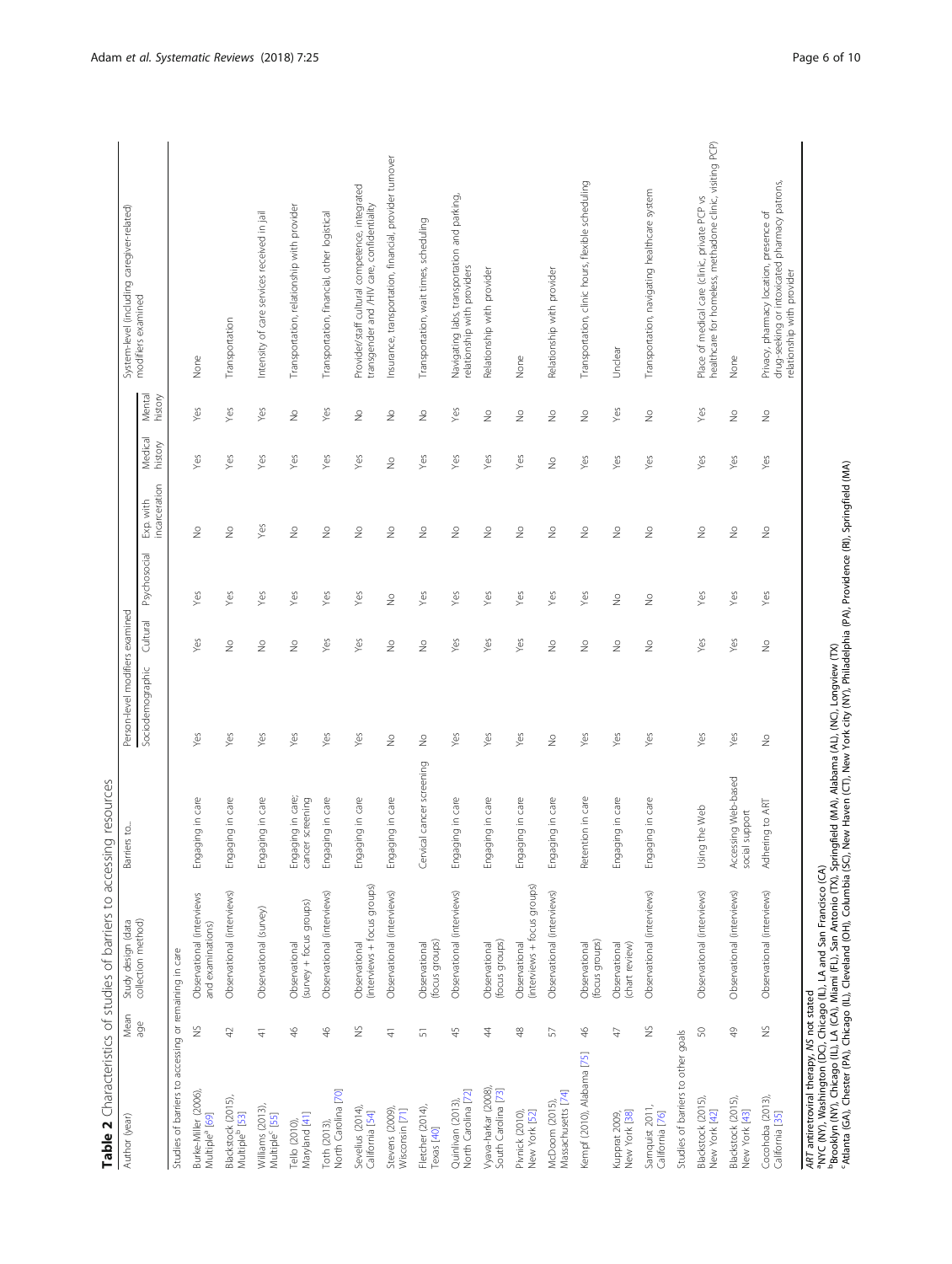comorbidities among older women living with HIV/AIDS; six reported information on the management of comorbidities; and two reported on predictive models of HIV progression or overall mortality in the presence of comorbid conditions.

Of the six studies that included information on management of comorbidities, two pertained to depression, three to alcohol and other substance abuse, and one to cardiovascular disease. Of the two studies on depression, one examined whether psychopharmacologic and psychotherapeutic treatment of depressed HIV-women met standards defined in the best practice literature and assessed predictors of standard-concordant care [\[44\]](#page-9-0), and the other examined whether antidepressant use by HIV-positive patients results in better employment rates [[45\]](#page-9-0). Among the three studies of drug and alcohol abuse, one evaluated a family-based intervention (Structural Ecosystems Therapy) compared to a psychoeducational intervention [\[46,](#page-9-0) [47](#page-9-0)]. A second looked at associations between heavy alcohol consumption and antiretroviral treatment initiation and mortality [\[48\]](#page-9-0), and a third evaluated a brief intervention to reduce or eliminate alcohol consumption in seropositive women with heavy drinking problems [\[49\]](#page-9-0). Finally, a cohort study reported rates of acute myocardial infarction among HIV-positive patients with cardiovascular risk factors [\[50\]](#page-9-0).

Two eligible cohort studies described models predicting HIV progression or overall mortality among older women living with HIV/AIDS who also have comorbidities. The first predicted clinical progression of HIV disease based on illicit drug use and various sociodemographic factors (such as age, race, and sexual history) and medical history factors (such as antiretroviral use, CD4 cell counts, and CDC category of HIV disease at baseline) [\[51](#page-9-0)]. The second predicted all-cause mortality among older women living with HIV/AIDS who also have substance and alcohol abuse problems based on sociodemographic factors (age and race), medical history factors (including using various drugs, alcohol and tobacco, having hepatitis C, prior antiretroviral therapy, CD4 counts, and viral load), and mental health factors (including a history of depression, anxiety, or psychosis) [[48](#page-9-0)].

# **Discussion**

We identified 890 citations that address questions in the three areas of interest and have enrolled women age 40 and over, who live with HIV/AIDS. Of these, only 37 (4%) studies reported results of interest among older women who live with HIV/AIDS or examined interactions between gender and older age that would allow extrapolation to this subgroup. An additional 494, 114, and 390 papers would have been eligible for the three areas of interest, had they reported the required information on women age 40 and over. This observation is not surprising, because the page restrictions on journal articles limit the examination of the many subgroups of interest. It is, however, congruent with the prediction of the Key Informants that evidence for age grouping would be sparse.

While some of the 37 eligible studies focused on populations facing obvious challenges, such as immigrant women [[52\]](#page-9-0), women who had suffered physical abuse [[53\]](#page-9-0), transgender women [\[54\]](#page-9-0), and women recently released from prison [[55](#page-9-0)], more studies are needed in these subgroups. No study focused on women caring for dependents, those diagnosed in old age, or those who face less obvious challenges. For example, no published data have assessed the safety and efficacy of hormone therapy on symptoms of menopause, cardiovascular risk, and bone disease among women living with HIV/AIDS [[56\]](#page-9-0). The pharmacological interactions between hormone therapy and antiretroviral treatments are not well understood, with some studies reporting menopause at an earlier age among women living with HIV/AIDS compared to uninfected women  $[16–18, 56–59]$  $[16–18, 56–59]$  $[16–18, 56–59]$  $[16–18, 56–59]$  $[16–18, 56–59]$  $[16–18, 56–59]$  $[16–18, 56–59]$  $[16–18, 56–59]$ , and other studies suggesting that women with HIV have more vasomotor symptoms (e.g., hot flashes, night sweats) and mood issues during menopause [[56](#page-9-0)].

We identified eight generally small randomized trials that examined the impact of strategies for promoting healthy family and social relationships and healthier lifestyle. Most included psychosocial and health education components, but none included a comprehensive casemanagement-based approach. A handful of nonrandomized studies also evaluated the effectiveness of strategies for promoting care. We identified 18 studies of barriers to accessing care, which most commonly examined barriers related to sociodemographic, psychosocial, and medical factors. A minority examined barriers related to cultural factors, experience with incarceration, or mental health. Several studies identified system-level barriers to engaging with care, including transportation, scheduling, insurance referrals, financial issues, and practical challenges, such as navigating a hospital building. Finally, very few studies examined the overall impact of insurance on outcomes, or the impact of comorbidity on the management of HIV infection or its progression. Thus, although we did not analyze the findings of the aforementioned studies in all clinical areas, it is highly unlikely that the identified body of evidence is close to maturity.

# Limitations

This work has several limitations. We developed an evidence map to describe the amount and type of practically available evidence, but did not summarize findings of eligible studies. For feasibility, we did not consider research completed longer than 10 years ago, because older empirical data are less likely to be relevant to today's setting and for informing the future research agenda. We decided not to search EMBASE or any other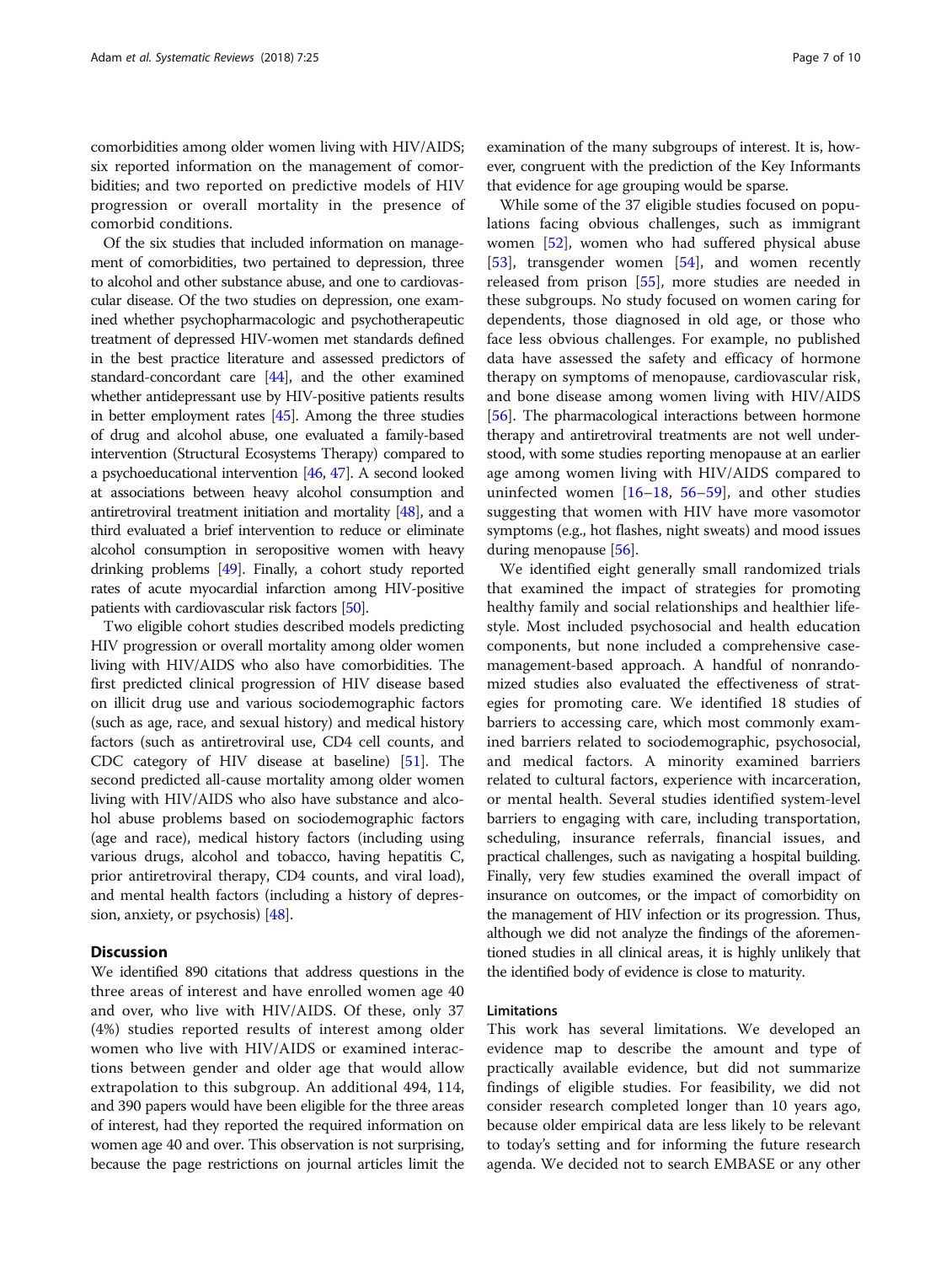<span id="page-7-0"></span>large, international general database, because we deemed that the added benefit of searching multiple targeted databases was more cost and time efficient and would yield more relevant studies than a second large general database search [[60\]](#page-9-0).

We did not conduct a detailed analysis of the 37 eligible papers, prioritize outcomes by their importance, or do a detailed analysis of the risk of bias or the strength of evidence of individual studies or of the entire evidence base, because these tasks were not relevant to the goal of this project, which was to describe the literature in broad terms.

Because the main focus of the evidence map was to identify studies that inform about the US setting, we did not consider studies conducted exclusively in other countries. To operationalize this, we limited our search to papers in which at least one author had a US affiliation. In screening, we excluded a study only if it reported that it had been done exclusively outside the USA.

Because of limited time and resources, screening and data extraction were done by a single experienced reviewer. We believe that the overall picture of the research is accurate.

#### Research needs

The 37 eligible studies do not represent a mature evidence base. The evidence base is even more sparse if one considers that the identified studies focused on different research questions and cannot possibly cover the range of practically implementable interventions that should be examined. By their nature such interventions are complex, in that they have many versions, and their implementation and deployment can depend on the targeted population.

More generally, when the range of questions of interest is so large, and the directly applicable evidence base is so limited, most, if not all, questions can be characterized as under-researched. The following are some general observations, which may help those looking to prioritize this research:

- 1. There is a need for better quality demographic information for women over the age of 40 living with HIV/AIDS in the USA, to allow better understanding of their care needs.
- 2. A large amount of data have already been collected on women who are over 40 years and live with HIV in the context of studies that enrolled broader populations, but have not been analyzed for this subgroup. Substantial economy of resources can be had by encouraging re-analyses of existing datasets, with a focus on older women who live with HIV/AIDS.
- 3. It is also possible that inferences about women who live with HIV/AIDS in the USA and are older than 40 years can be generalized from studies that

included broader populations. A plausible approach would be to analyze existing large studies to see whether and how inferences would change in subgroups defined by age or other factors. Other sources of this sort of data include claims data, the CDC Medical Monitoring Project, and large cohort studies, such as Women's interagency HIV study (WIHS), the NA Accord, the SUN study, and Ryan White data (HRSA).

4. Observing the great successes of clinical research consortia that were formed to address medical questions, such as the AIDS Clinical Trials Group network, and the Women's Interagency Health Study, we believe that encouraging analogous consortia for addressing questions related to health services research, barriers, social interventions, economics, and other aspects of living and aging with HIV might be fruitful.

# Conclusions

The population of women over 40 living with HIV/AIDS is both growing and under-researched. More research is needed to learn about the challenges faced by these women and how they differ across demographics. It is important to identify the needs of women over 40 living with HIV/AIDS and engage them in the prioritization, design, and interpretation of research. This research should be aimed at facilitating a comprehensive model of care that can provide a tailored approach for older women living with HIV/AIDS across the continuum of care.

# Additional file

[Additional file 1:](dx.doi.org/10.1186/s13643-018-0684-y) Appendix A. Complete search strategies and Appendix B. Characteristics of women in included studies. (DOCX 428 kb)

#### Abbreviations

AHRQ: Agency for Healthcare Research and Quality; AIDS: Acquired immunodeficiency syndrome; HIV: Human immunodeficiency virus

#### Acknowledgements Not applicable

# Funding

This project was funded under Contract No. 290-2015-00002-I from the Agency for Healthcare Research and Quality (AHRQ), U.S. Department of Health and Human Services (HHS). The authors of this manuscript are responsible for its content. Statements in the manuscript do not necessarily represent the official views of or imply endorsement by AHRQ or HHS.

#### Availability of data and materials

The full report with all related data is available at: [https://www.ncbi.nlm.nih.gov/](https://www.ncbi.nlm.nih.gov/pubmedhealth/PMH0091591/) [pubmedhealth/PMH0091591/](https://www.ncbi.nlm.nih.gov/pubmedhealth/PMH0091591/)

#### Authors' contributions

GA, Sc-U, TT, and SI designed the study and wrote the protocol. GA designed the search. GA, MD, CH, and BS screened the citations and extracted the data. GA, Sc-U, and TT analyzed the data and wrote the report. All authors read and approved the final manuscript.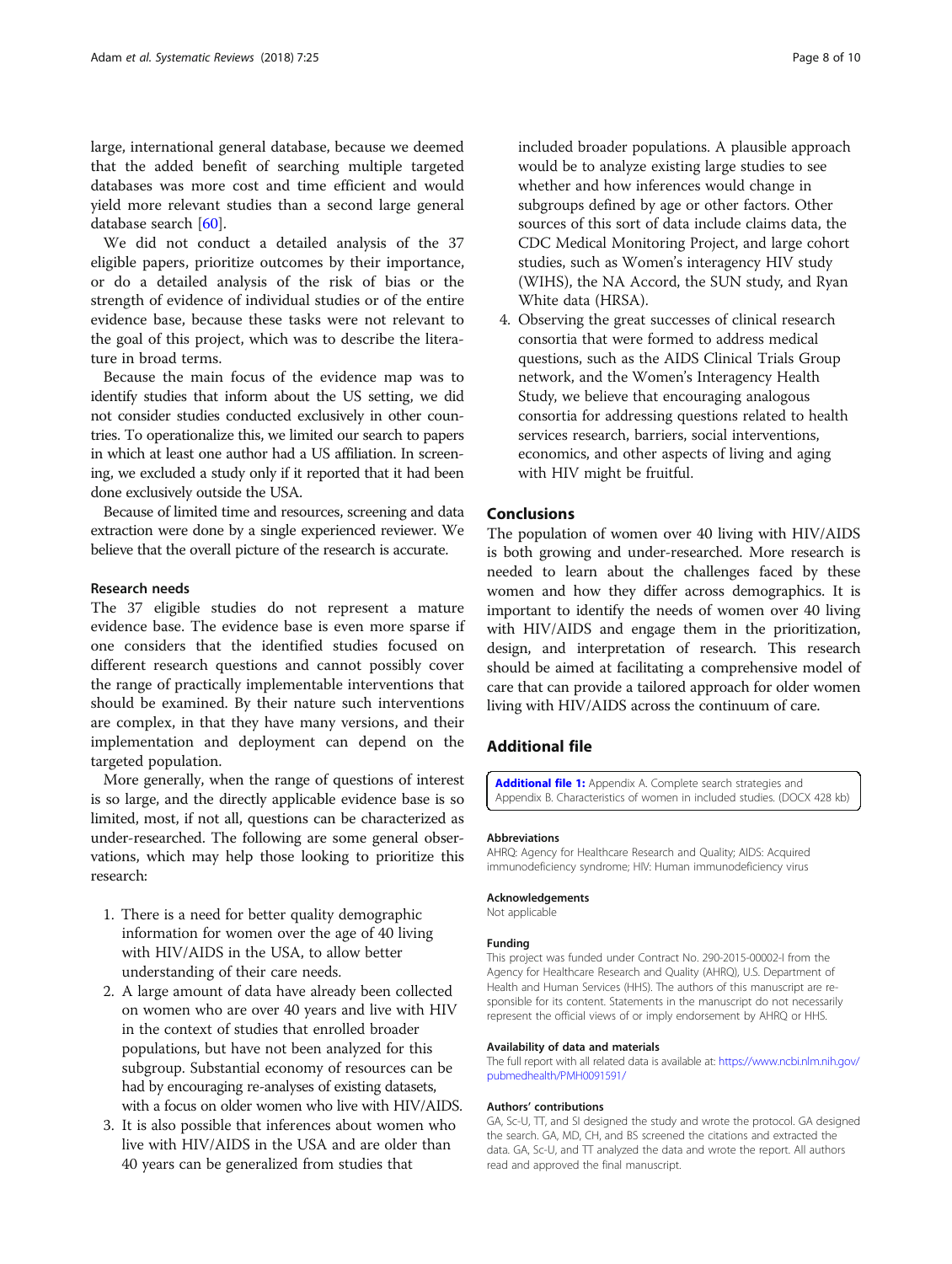#### <span id="page-8-0"></span>Authors' information

Not applicable

Ethics approval and consent to participate Not applicable

#### Consent for publication

Not applicable

### Competing interests

The authors declare that they have no competing interests.

# Publisher's Note

Springer Nature remains neutral with regard to jurisdictional claims in published maps and institutional affiliations.

#### Author details

<sup>1</sup> Brown Evidence-based Practice Center, Brown University School of Public Health, Box G-S121-8, Providence, RI 02912, USA. <sup>2</sup> Department of Health Services, Policy & Practice, Brown University School of Public Health, Providence, USA. <sup>3</sup>Department of Ob-Gyn and Medicine, Warren Alpert School of Medicine, Brown University, Providence, USA. <sup>4</sup>Agency for Healthcare Research and Quality, U.S. Department of Health and Human Services, Rockville, MD, USA.

### Received: 13 October 2016 Accepted: 12 January 2018 Published online: 02 February 2018

#### References

- 1. Berkelman RL, Heyward WL, Stehr-Green JK, Curran JW. Epidemiology of human immunodeficiency virus infection and acquired immunodeficiency syndrome. Am J Med. 1989;86:761–70.
- 2. CDC. Diagnoses of HIV infection in the United States and dependent areas, 2015. HIV Surveillance Report. 2015;27:1–114.
- 3. CDC. Diagnoses of HIV infection in the United States and dependent areas, 2008. HIV Surveillance Report. 2008;20:1–143
- 4. High KP, Brennan-Ing M, Clifford DB, Cohen MH, Currier J, Deeks SG, Deren S, Effros RB, Gebo K, Goronzy JJ, et al. HIV and aging: state of knowledge and areas of critical need for research. A report to the NIH Office of AIDS Research by the HIV and aging working group. J Acquir Immune Defic Syndr. 2012;60(Suppl 1):S1–18.
- 5. Guaraldi G, Zona S, Brothers TD, Carli F, Stentarelli C, Dolci G, Santoro A, Beghetto B, Menozzi M, Mussini C, Falutz J. Aging with HIV vs. HIV seroconversion at older age: a diverse population with distinct comorbidity profiles. PLoS One. 2015;10:e0118531.
- 6. Nguyen N, Holodniy M. HIV infection in the elderly. Clin Interv Aging. 2008; 3:453–72.
- 7. Friis-Moller N, Weber R, Reiss P, Thiebaut R, Kirk O, d'Arminio Monforte A, Pradier C, Morfeldt L, Mateu S, Law M, et al. Cardiovascular disease risk factors in HIV patients—association with antiretroviral therapy. Results from the DAD study. AIDS. 2003;17:1179–93.
- 8. Biggar RJ, Kirby KA, Atkinson J, McNeel TS, Engels E. Cancer risk in elderly persons with HIV/AIDS. J Acquir Immune Defic Syndr. 2004;36:861–8.
- 9. Anastos K, Lu D, Shi O, Mulligan K, Tien PC, Freeman R, Cohen MH, Justman J, Hessol NA. The association of bone mineral density with HIV infection and antiretroviral treatment in women. Antivir Ther. 2007;12:1049–58.
- 10. Buchacz K, Baker RK, Palella FJ Jr, Shaw L, Patel P, Lichtenstein KA, Chmiel JS, Vellozzi C, Debes R, Henry K, et al. Disparities in prevalence of key chronic diseases by gender and race/ethnicity among antiretroviral-treated HIV-infected adults in the US. Antivir Ther. 2013;18:65–75.
- 11. Alcaide ML, Parmigiani A, Pallikkuth S, Roach M, Freguja R, Della Negra M, Bolivar H, Fischl MA, Pahwa S. Immune activation in HIV-infected aging women on antiretrovirals—implications for age-associated comorbidities: a cross-sectional pilot study. PLoS One. 2013;8:e63804.
- 12. Gimeno-Gracia M, Crusells-Canales MJ, Javier Armesto-Gomez F, Rabanaque-Hernandez MJ. Prevalence of concomitant medications in older HIV+ patients and comparison with general population. HIV Clin Trials. 2015;16:117–24.
- 13. Burgess MJ, Zeuli JD, Kasten MJ. Management of HIV/AIDS in older patientsdrug/drug interactions and adherence to antiretroviral therapy. HIV AIDS (Auckl). 2015;7:251–64.
- 14. Thurman AR, Anderson S, Doncel GF. Effects of hormonal contraception on anti-retroviral drug metabolism, pharmacokinetics and Pharmacodynamics. Am J Reprod Immunol (New York, NY : 1989). 2014;71:523–30.
- 15. Pyra M, Heffron R, Mugo NR, Nanda K, Thomas KK, Celum C, Kourtis AP, Were E, Rees H, Bukusi E, et al. Effectiveness of hormonal contraception in HIV-infected women using antiretroviral therapy: a prospective study. AIDS (London, England). 2015;29:2353–9.
- 16. Clark RA, Cohn SE, Jarek C, Craven KS, Lyons C, Jacobson M, Kamemoto L. Perimenopausal symptomatology among HIV-infected women at least 40 years of age. J Acquir Immune Defic Syndr. 2000;23:99–100.
- 17. Ferreira CE, Pinto-Neto AM, Conde DM, Costa-Paiva L, Morais SS, Magalhaes J. Menopause symptoms in women infected with HIV: prevalence and associated factors. Gynecol Endocrinol. 2007;23:198–205.
- 18. Kanapathipillai R, Hickey M, Giles M. Human immunodeficiency virus and menopause. Menopause. 2013;20:983–90.
- 19. Imai K, Sutton MY, Mdodo R, Del Rio C. HIV and menopause: a systematic review of the effects of HIV infection on age at menopause and the effects of menopause on response to antiretroviral therapy. Obstet Gynecol Int. 2013;2013:340309.
- 20. Grov C, Golub SA, Parsons JT, Brennan M, Karpiak SE. Loneliness and HIV-related stigma explain depression among older HIV-positive adults. AIDS Care. 2010;22: 630–9.
- 21. Heckman TG, Heckman BD, Kochman A, Sikkema KJ, Suhr J, Goodkin K. Psychological symptoms among persons 50 years of age and older living with HIV disease. Aging Ment Health. 2002;6:121–8.
- 22. Durvasula R. HIV/AIDS in older women: unique challenges, unmet needs. Behav Med. 2014;40:85–98.
- 23. Gurung RA, Taylor SE, Kemeny M, Myers H. "HIV is not my biggest problem": the impact of HIV and chronic burden on depression in women at risk for AIDS. J Soc Clin Psychol. 2004;23:490.
- 24. White Hughto JM, Reisner SL, Pachankis JE. Transgender stigma and health: a critical review of stigma determinants, mechanisms, and interventions. Soc Sci Med. 2015;147:222–31.
- 25. Wierckx K, Elaut E, Declercq E, Heylens G, De Cuypere G, Taes Y, Kaufman JM, T'Sjoen G. Prevalence of cardiovascular disease and cancer during cross-sex hormone therapy in a large cohort of trans persons: a case-control study. Eur J Endocrinol. 2013;169:471–8.
- 26. Gooren LJ, Wierckx K, Giltay EJ. Cardiovascular disease in transsexual persons treated with cross-sex hormones: reversal of the traditional sex difference in cardiovascular disease pattern. Eur J Endocrinol. 2014;170:809–19.
- 27. Gooren L, Lips P. Conjectures concerning cross-sex hormone treatment of aging transsexual persons. J Sex Med. 2014;11:2012–9.
- 28. Ferron P, Young S, Boulanger C, Rodriguez A, Moreno J. Integrated care of an aging HIV-infected male-to-female transgender patient. J Assoc Nurses AIDS Care. 2010;21:278–82.
- 29. Sevelius JM, Carrico A, Johnson MO. Antiretroviral therapy adherence among transgender women living with HIV. J Assoc Nurses AIDS Care. 2010;21:256–64.
- 30. Sangarlangkarn A, Appelbaum JS. Caring for older adults with the human immunodeficiency virus. J Am Geriatr Soc. 2016;64:2322–9.
- 31. Singh HK, Del Carmen T, Freeman R, Glesby MJ, Siegler EL. From one syndrome to many: incorporating geriatric consultation into HIV care. Clin Infect Dis. 2017;65:501–6.
- 32. Adam GP, Di M, Cu-Uvin S, Halladay C, Smith BT, Trikalinos TA. AHRQ comparative effectiveness technical briefs. In: Strategies for improving the lives of women aged 40 and above living with HIV/AIDS. Rockville (MD): Agency for Healthcare Research and Quality (US); 2016.
- 33. Wallace BC, Small K, Brodley CE, Lau J, Trikalinos TA. Deploying an interactive machine learning system in an evidence-based practice center: abstrackr. Proc of the ACM International Health Informatics Symposium (IHI). 2012:819–24.
- 34. Dutcher MV, Phicil SN, Goldenkranz SB, Rajabiun S, Franks J, Loscher BS, Mabachi NM. "Positive examples": a bottom-up approach to identifying best practices in HIV care and treatment based on the experiences of peer educators. AIDS Patient Care STDs. 2011;25:403–11.
- 35. Cocohoba J, Comfort M, Kianfar H, Johnson MO. A qualitative study examining HIV antiretroviral adherence counseling and support in community pharmacies. J Manag Care Pharm. 2013;19:454–60.
- 36. Sullivan KA, Schultz K, Ramaiya M, Berger M, Parnell H, Quinlivan EB. Experiences of women of color with a nurse patient navigation program for linkage and engagement in HIV care. AIDS Patient Care STDs. 2015;29(Suppl 1):S49–54.